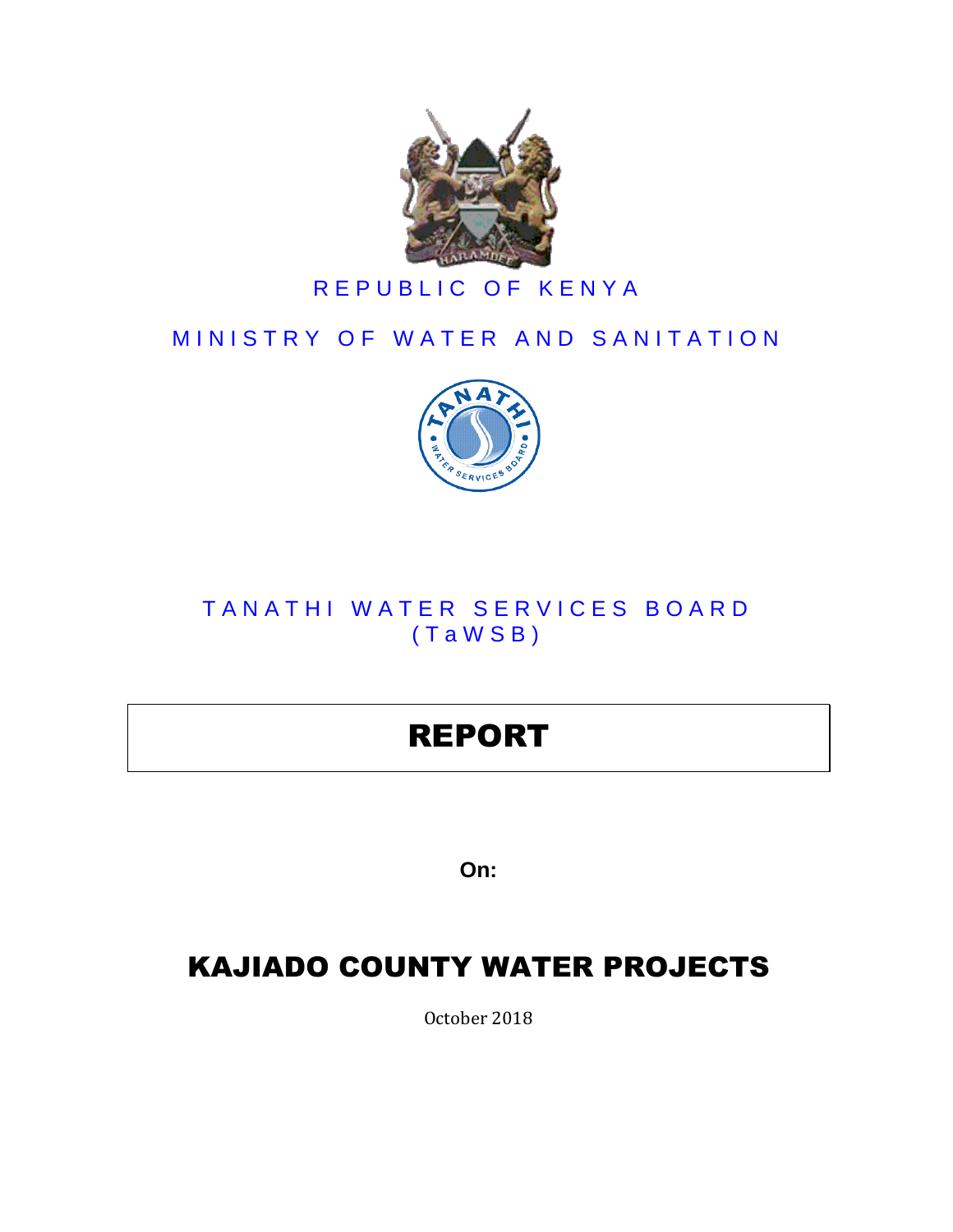## **Table of Contents**

| $1 \quad \blacksquare$ |  |
|------------------------|--|
|                        |  |
|                        |  |
|                        |  |
|                        |  |
|                        |  |
|                        |  |
|                        |  |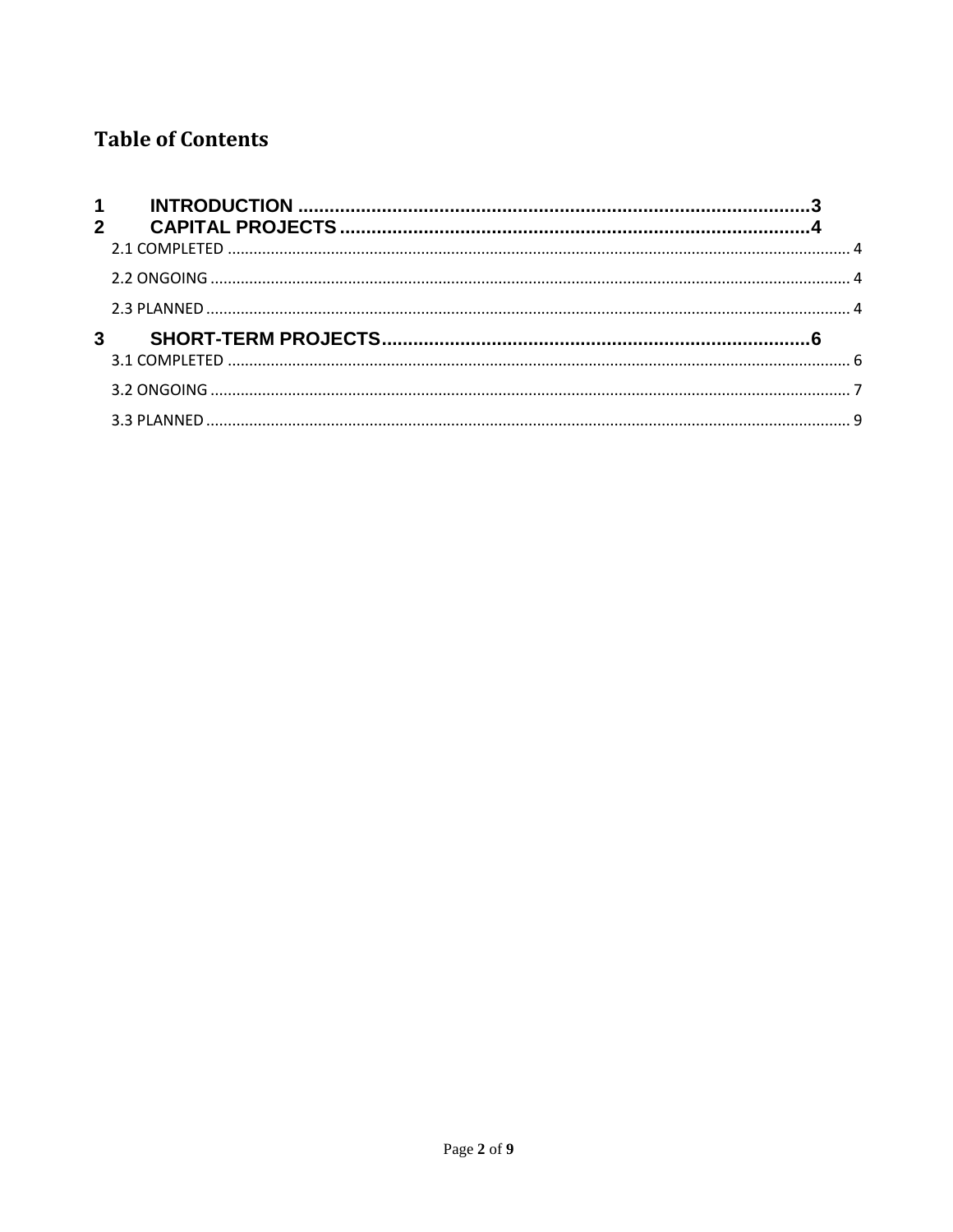## <span id="page-2-0"></span>**1 INTRODUCTION**

TANATHI Water Services Board (TaWSB or TANATHI) is one of the eight water services boards established under section 51 of the Water Act 2002 and created on June 4, 2008 through a Legal Notice No.69 contained in the Kenya Gazette Supplement No.25. It is responsible for the efficient and economical provision of water in the four (4) Counties of Kajiado, Makueni, Machakos, and Kitui.

The Boards' area of jurisdiction has a population of 4,941,137, the current water accessibility and coverage is 41.5% that is 2,052,041 being served, sanitation access 63.8% that is 3,150,635 having access to sanitation and a sewerage coverage of 11. 3% that is 559,220 being served in both rural and urban areas. After completion of the ongoing and planned projects the Board will have increased water accessibility and coverage to over 65% (3,211,739 people), increased access to sanitation to over 80% (3,952,909 people) sewerage coverage to over 25% (1,235,284 people)

#### **Mandate**

In terms of section 68 of the water act 2016, the powers and functions of the water works development agency shall be to;

- Undertake the development, maintenance and management of the national public water works within its area of jurisdiction;
- Operate the waterworks and provide water services as a water service provider, until such a time as responsibility for the operation and management of the water works are handed over to a county government, joint committee, authority of county governments or water services provider within whose area of jurisdiction or supply the waterworks is located;
- Provide reserve capacity for purposes of providing water services where pursuant to section 103, the Regulatory Board orders the transfer of water services functions from a defaulting water services provider to another licensee;
- Provide technical services and capacity building to such county governments and water services providers within its area as may be requested; and provide to the Cabinet Secretary technical support in the discharge of his or her functions under the Constitution and this Act.

#### **Vision**

A model water and sewerage infrastructure development board.

#### **Mission**

To develop accessible robust bulk water and sewerage infrastructure for Kajiado, Machakos, Kitui and Makueni counties in line with Kenya's Vision 2030.

#### **Strategic Objectives**

- 1. Increase customer satisfaction
- 2. Increase bulk water and sewerage coverage
- 3. Improve corporate image
- 4. Strengthen partnerships

#### **Core values**

TAWSB core values are: Excellence, Integrity, Responsiveness, and Teamwork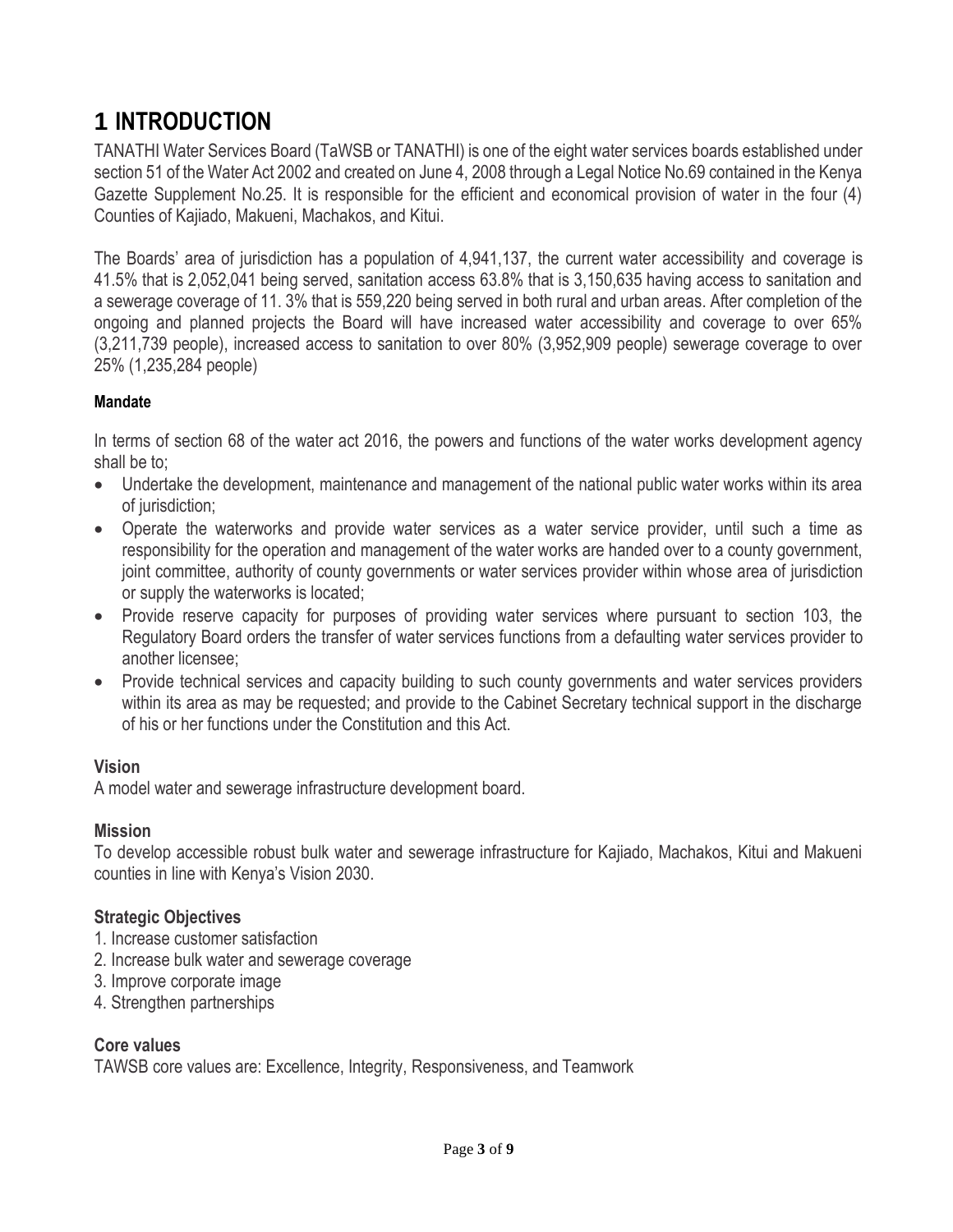## **2 CAPITAL PROJECTS**

### *2.1 COMPLETED*

| No. | <b>NAME OF</b><br>PROJECT/         | <b>SCOPE</b>                                                                                                                                                                                                                                                             | COST(KES)<br>000 000 | <b>FINANCIER</b> | STATUS/<br><b>REMARKS</b>      | <b>OUTCOME</b>                                              |
|-----|------------------------------------|--------------------------------------------------------------------------------------------------------------------------------------------------------------------------------------------------------------------------------------------------------------------------|----------------------|------------------|--------------------------------|-------------------------------------------------------------|
|     | <b>PROGRAM</b>                     |                                                                                                                                                                                                                                                                          |                      |                  |                                |                                                             |
| .,  | Kajiado<br>Water Supply<br>Project | Drilling of 4No. Boreholes, Equipping of 2No.<br>Boreholes<br>Fabrication and erection of 1 No. 250m <sup>3</sup> overhead steel<br>tanks, Laying of a 12Km, 800mm dia. Gravity main.<br>Rehabilitation of the 110m <sup>3</sup> & 50m <sup>3</sup> elevated steel tanks | 84                   | GoK/KIDDP        | Complete<br>and<br>operational | 22,<br>Supplies<br>000<br>people<br>with<br>clean<br>water. |

### *2.2 ONGOING*

<span id="page-3-1"></span><span id="page-3-0"></span>

| No. | <b>NAME OF</b><br>PROJECT/<br><b>PROGRAM</b>       | <b>SCOPE</b>                                                                                                                                                                                                                                     | COST(KES)<br>600000 | <b>FINANCIER</b> | STATUS/<br><b>REMARKS</b>                        | <b>OUTCOME</b>                                                                                                                       | <b>EXPECTED</b><br><b>COMPLETION</b><br><b>DATE</b> |
|-----|----------------------------------------------------|--------------------------------------------------------------------------------------------------------------------------------------------------------------------------------------------------------------------------------------------------|---------------------|------------------|--------------------------------------------------|--------------------------------------------------------------------------------------------------------------------------------------|-----------------------------------------------------|
| 1.  | Oloitoktok<br>Water Supply<br>Project              | Nol-Turesh<br>Rehabilitation<br>0f<br>supply<br>water<br>$\bullet$<br>components<br>Construction of new water supply system of<br>$\bullet$<br>6,000m3/day capacity<br>Sewerage system of 25km and 2600m3/day<br>capacity sewer ponds            | 1,000               | <b>BADEA</b>     | The project is<br>ongoing and at<br>45% complete | The project will<br>supply 40,000<br>with<br>people<br>clean water and<br>other<br>serve<br>20,000 people<br>with sewerage<br>system | Expected to<br>be<br>completed<br>by<br>June 2019   |
| 2.  | Amboseli<br>Pastoralists<br>Rural Water<br>Project | Construction of Intake weir<br>$\bullet$<br>Pipeline extension and Raising main of 22km and<br>$\bullet$<br>28 km distribution line<br>Construction of 2 No new Tanks and rehabilitation<br>$\bullet$<br>of 4 No. tanks<br>10 No. cattle troughs | 50                  | World Bank       | The project is<br>ongoing and at<br>45% complete | The project will<br>11,000<br>serve<br>with<br>people<br>Clean water                                                                 | December 2018                                       |

### <span id="page-3-2"></span>*2.3 PLANNED*

<span id="page-3-3"></span>

| No. | <b>NAME OF</b><br>PROJECT/<br><b>PROGRAM</b> | <b>COUNTY</b>                               | <b>SCOPE</b>                                                                                                                                                                                                                            | COST(KES)<br>000 000 | <b>FINANCIER</b>                | STATUS/<br><b>REMARKS</b>                                                                               | <b>OUTCOME</b>                                                                                                               | <b>EXPECTED</b><br>COMPLETIO<br><b>N DATE</b> |
|-----|----------------------------------------------|---------------------------------------------|-----------------------------------------------------------------------------------------------------------------------------------------------------------------------------------------------------------------------------------------|----------------------|---------------------------------|---------------------------------------------------------------------------------------------------------|------------------------------------------------------------------------------------------------------------------------------|-----------------------------------------------|
| -1. | Ndarugu<br>Water<br>Dam<br>Supply<br>Project | Kiambu/K<br>ajiado/Na<br>irobi/Mac<br>hakos | Construction of:<br>i. 35m high concrete dam to impound 225Million<br>m <sup>3</sup> of water<br>ii. Treatment works of a capacity of 173,000m <sup>3</sup> /d<br>iii. Treated water pumping main from Ndarugu to<br>Utawala reservoir. | 35,000               | Funding,<br>Design and<br>Build | Draft Contract<br>for the project<br>awaiting<br>from<br>approval<br>Treasury<br>the<br>and AG's Office | The project is<br>expected<br>to<br>225<br>impound<br>Million<br>m <sup>3</sup><br>volume of water<br>to<br>serve<br>Kiambu. | June 2022                                     |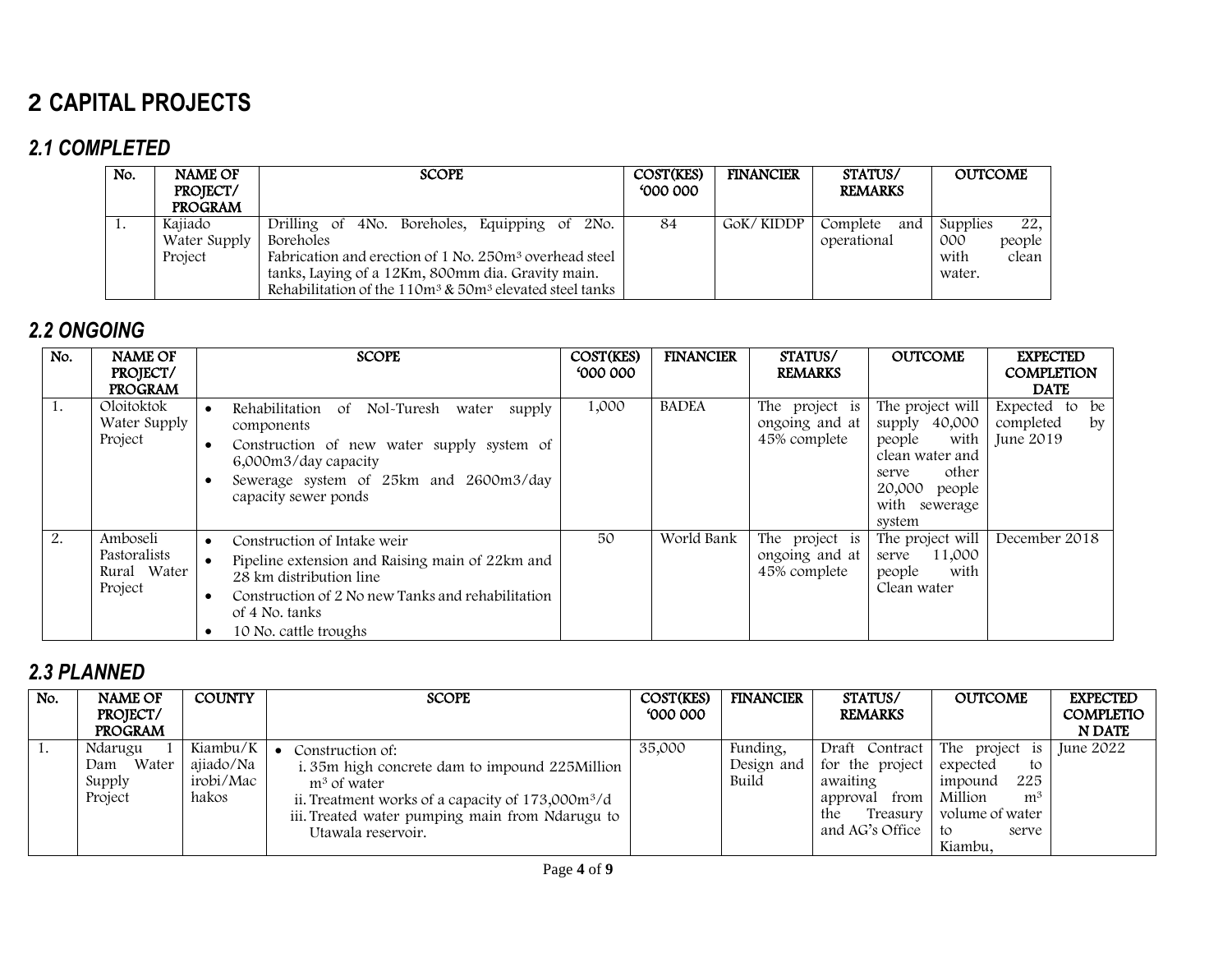| No. | <b>NAME OF</b><br>PROJECT/<br><b>PROGRAM</b>                       | <b>COUNTY</b>        | <b>SCOPE</b>                                                                                                                                                                                                          | COST(KES)<br>000 000                                                    | <b>FINANCIER</b>                                              | STATUS/<br><b>REMARKS</b>                                                                                                                                        | <b>OUTCOME</b>                                                                                                                                                                                                      | <b>EXPECTED</b><br>COMPLETIO<br><b>N DATE</b> |
|-----|--------------------------------------------------------------------|----------------------|-----------------------------------------------------------------------------------------------------------------------------------------------------------------------------------------------------------------------|-------------------------------------------------------------------------|---------------------------------------------------------------|------------------------------------------------------------------------------------------------------------------------------------------------------------------|---------------------------------------------------------------------------------------------------------------------------------------------------------------------------------------------------------------------|-----------------------------------------------|
|     |                                                                    |                      | iv. Utawala, Embakasi, Syokimau, Koma & Kitengela<br>Reservoirs.<br>v. Distribution mains to Syokimau, Mlolongo, Athi<br>River, Mavoko, Embakasi, Kitengela, Outer ring<br>road Area, Koma, Nguluni, Tala & Kangundo. |                                                                         |                                                               |                                                                                                                                                                  | Nairobi<br>and<br>Machakos<br>residents.                                                                                                                                                                            |                                               |
| 2.  | Olooloitikosh<br>Water Supply<br>and<br>Sanitation<br>Project      | Kajiado              | Construction of a dam, water supply and sewerage<br>system                                                                                                                                                            | To<br>be<br>determined<br>once<br>technical<br>design<br>is<br>complete | Designs are<br>funded by<br>ADF Grant.                        | The<br>consultancy<br>services<br>for<br>feasibility study,<br>technical<br>design<br>and<br>preparation of<br>tender<br>is<br>documents<br>currently<br>ongoing | Will<br>serve<br>Kitengela,<br>Isinya<br>and<br>Kajiado<br>towns<br>with water an<br>estimated<br>population<br><sub>of</sub><br>1,500,000.<br>Sewerage<br>system to serve<br>Kajiado<br>and<br>Kitengela<br>towns. | June 2022                                     |
| 3.  | Ongata<br>Rongai,<br>and<br>Ngong<br>Mavoko<br>Sewerage<br>project | Kajiado/<br>Machakos | Construction of a sewerage system                                                                                                                                                                                     | To<br>be<br>determined<br>once<br>technical<br>design<br>is<br>complete | ToR<br>for<br>Consultanc<br>y services<br>financed by<br>AfDB | ToRs for<br>The<br>consultancy<br>services<br>have<br>been forwarded<br>to AfDB for No<br>Objection.                                                             | Will serve a<br>population of<br>750,000 people<br>with sewerage<br>services.                                                                                                                                       | <b>June 2022</b>                              |
| 4.  | Namanga<br>Dam Water<br>Supply<br>Project                          | Kajiado              | Construction of a dam with a capacity to impound<br>3.4Mm <sup>3</sup> of water and water supply system                                                                                                               | 3,800                                                                   | The Board<br>is yet to get<br>a financier.                    | The project is<br>planned under<br>feasibility<br>studies.                                                                                                       | Will<br>supply<br>71,000<br>people<br>with<br>clean<br>together<br>water<br>with<br>their<br>livestock.                                                                                                             | June 2024                                     |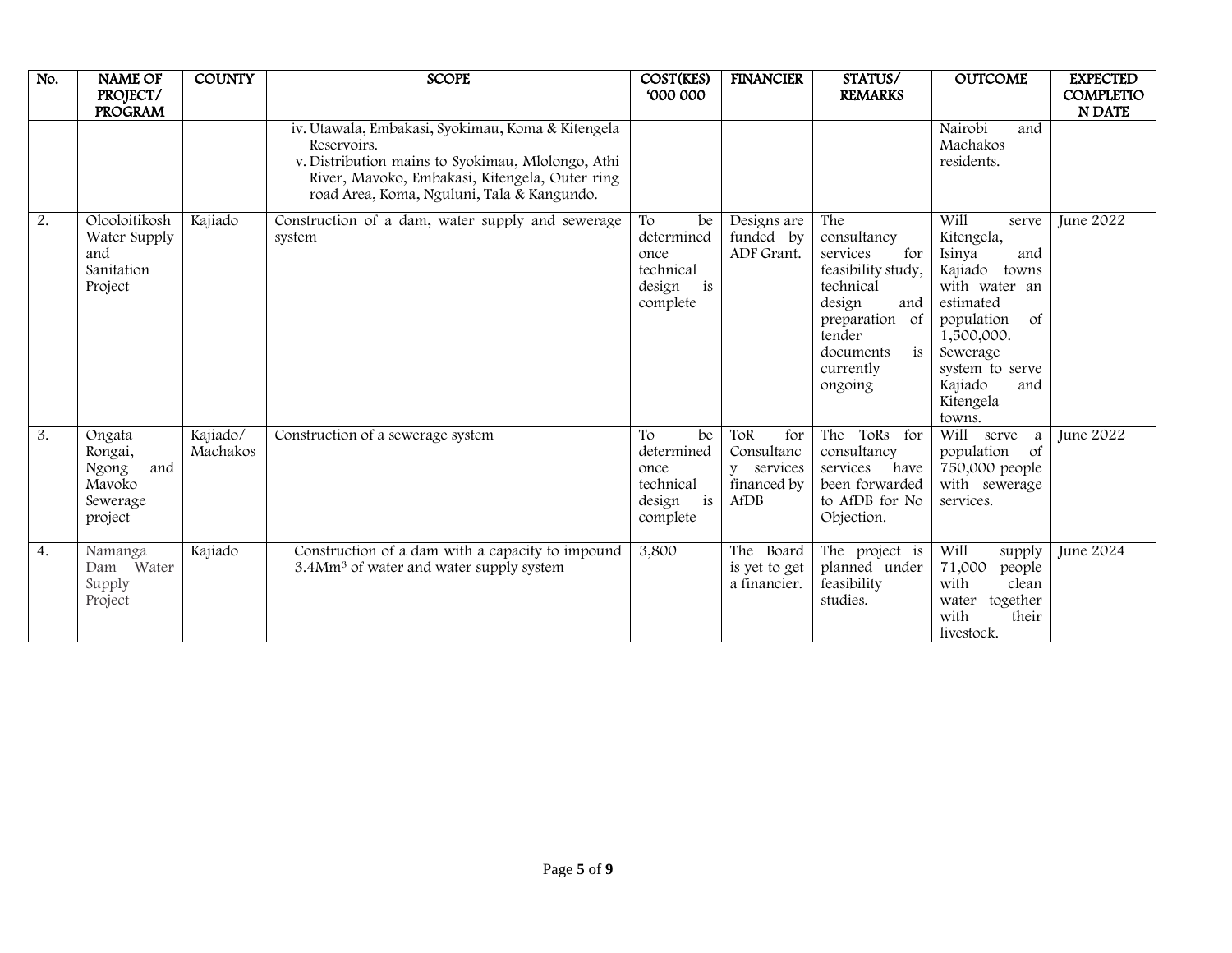## **3 SHORT-TERM PROJECTS**

### *3.1 COMPLETED*

<span id="page-5-1"></span><span id="page-5-0"></span>

| No.               | <b>NAME OF</b><br>PROJECT/<br><b>PROGRAM</b> | <b>SCOPE</b>            | COST(KES)<br>000 000 | <b>FINANCIER</b>                | STATUS/<br><b>REMARKS</b>                                                             | <b>OUTCOME</b>                                        |
|-------------------|----------------------------------------------|-------------------------|----------------------|---------------------------------|---------------------------------------------------------------------------------------|-------------------------------------------------------|
| 1.                | Rehab<br>of<br>ilitation<br>Boreholes        | Rehabilitation works    | 16.7                 | GoK under<br>Drought<br>program | 2 No. Boreholes<br>Complete<br>and<br>operational i.e<br>Olbosoit<br>and<br>Illuanati | 1,000<br>Serve<br>people                              |
| 2.                | Ilmarba Eseki<br>Borehole<br>Equipping       | Borehole equipping      | 4.5                  | UNICEF/<br>GoK under<br>drought | Operational                                                                           | 400<br>Serve<br>people                                |
| 3.                | Mosiro<br>borehole<br>equipping              | Borehole equipping      | $\overline{5.1}$     | GoK under<br>drought            | Operational                                                                           | 800<br>Serve<br>people                                |
| $\overline{4}$ .  | Naika<br>Borehole<br>Equipping               | Borehole equipping      | $\overline{4}$       | UNICEF/<br>GoK under<br>drought | Operational                                                                           | 800<br>Serve<br>people                                |
| 5.                | Oiti Borehole                                | Borehole Rehabilitation | 3.1                  | UNICEF/<br>GoK under<br>drought | Complete<br>and<br>operational                                                        | 700<br>Serve<br>people                                |
| 6.                | Ilchalai                                     | Borehole equipping      | $\overline{2}$       | UNICEF/<br>GoK under<br>drought | Completed                                                                             | serve<br>a<br>$\circ$ f<br>population<br>2000 people  |
| 7.                | Imbuko                                       | Borehole equipping      | 5                    | UNICEF/<br>GoK under<br>drought | Completed                                                                             | serve<br>a<br>population<br>$\circ$ f<br>2000 people  |
| 8.                | Matali                                       | Borehole equipping      | $\overline{5.9}$     | UNICEF/<br>GoK under<br>drought | Completed                                                                             | serve<br>a<br>$\sigma f$<br>population<br>1500 people |
| 9.                | Naboisho                                     | Borehole equipping      | 4.2                  | UNICEF/<br>GoK under<br>drought | Completed                                                                             | serve<br>a<br>population<br>of<br>2000 people         |
| 10.               | Naika                                        | Borehole equipping      | 4.1                  | UNICEF/<br>GoK under<br>drought | Completed                                                                             | serve<br>a<br>population<br>of<br>2500 people         |
| 11.               | Ormiton                                      | Borehole equipping      | 5.2                  | UNICEF/<br>GoK under<br>drought | Completed                                                                             | serve<br>a<br>population<br>$\sigma f$<br>2000 people |
| $\overline{12}$ . | Osilingi<br>le<br>maa                        | Borehole equipping      | 5.2                  | UNICEF/<br>GoK under<br>drought | Completed                                                                             | serve<br>a<br>population<br>$\sigma f$<br>2000 people |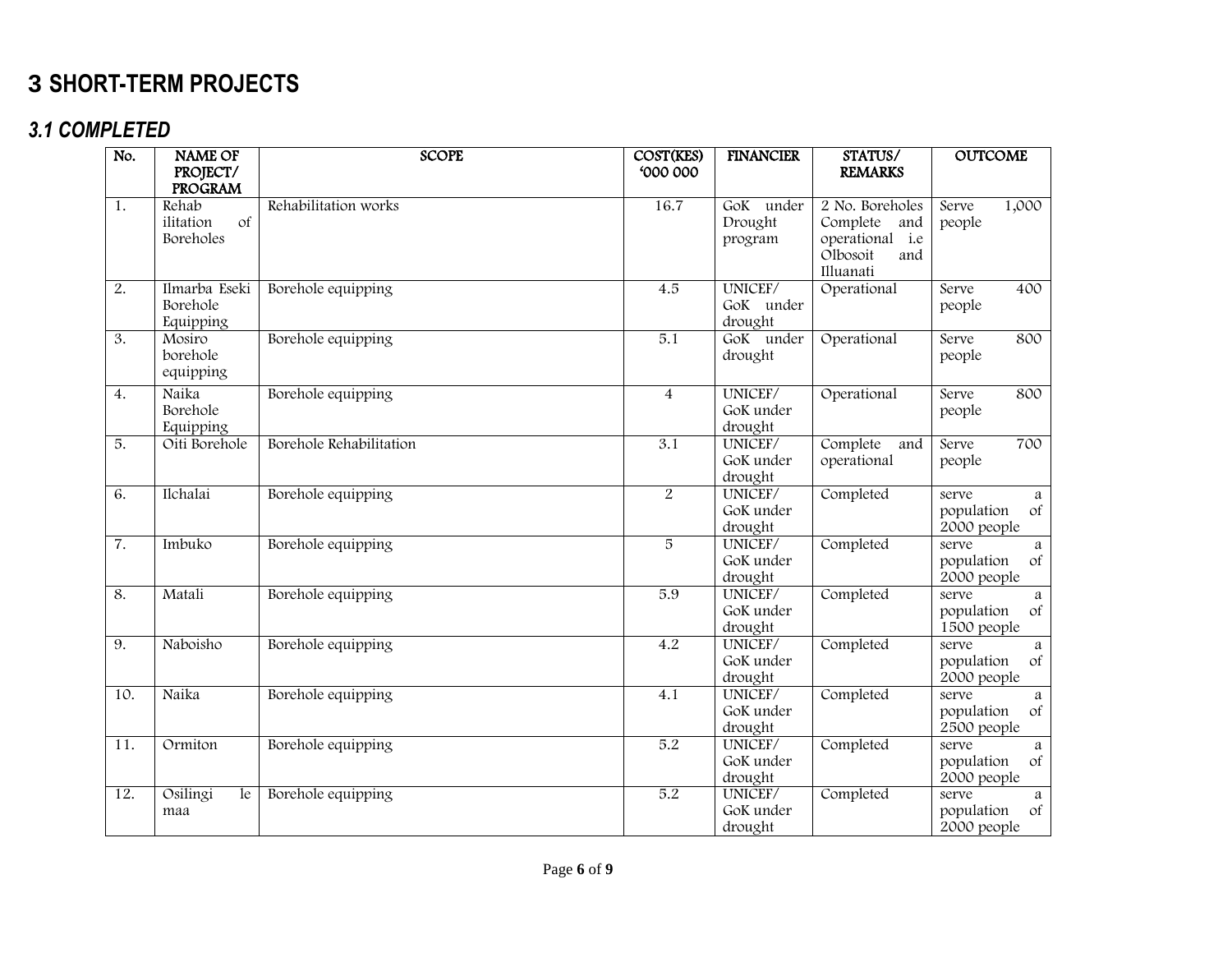| No. | <b>NAME OF</b><br>PROJECT/<br><b>PROGRAM</b> | <b>SCOPE</b>           | COST(KES)<br>600000 | <b>FINANCIER</b>                | STATUS/<br><b>REMARKS</b>       | <b>OUTCOME</b>                                           |
|-----|----------------------------------------------|------------------------|---------------------|---------------------------------|---------------------------------|----------------------------------------------------------|
| 13. | Kabukoki                                     | Borehole equipping     | 4                   | UNICEF/<br>GoK under<br>drought | Completed                       | serve<br>a<br>of<br>population<br>1500 people            |
| 14. | Enkeresuna                                   | Borehole equipping     | 3.9                 | UNICEF/<br>GoK under<br>drought | Completed                       | serve<br>a<br>of<br>population<br>3000 people            |
| 15. | Namelok<br>Borehole                          | Drilling and equipping |                     | World bank<br>programme         | Complete<br>and<br>operational. | serve<br>a<br><sub>of</sub><br>population<br>3000 people |
| 16. | Embolioi<br>Borehole                         | Drilling and equipping |                     | World bank<br>programme         | Complete<br>and<br>operational. | serve<br>a<br><sub>of</sub><br>population<br>3000 people |
| 17. | Namanga<br>Borehole                          | Drilling and equipping |                     | World bank<br>programme         | Complete<br>and<br>operational. | serve<br>a<br><sub>of</sub><br>population<br>3000 people |
| 18. | Mashuuru                                     | Drilling and equipping |                     | World bank<br>programme         | Complete.                       | serve<br>a<br>of<br>population<br>3000 people            |
| 19. | Ngong<br>Borehole                            | Drilling and equipping |                     | World bank<br>programme         | Complete.                       | serve<br>a<br>of<br>population<br>3000 people            |

## *3.2 ONGOING*

<span id="page-6-0"></span>

| No.            | <b>NAME OF</b><br>PROJECT/<br><b>PROGRAM</b>                                                  | <b>SCOPE</b>                                                                                                                                                                                                           | COST(KES)<br>000000 | <b>FINANCIER</b> | STATUS/<br><b>REMARKS</b>                                                                | <b>OUTCOME</b>                                                       | <b>EXPECTED</b><br><b>COMPLETION</b><br><b>DATE</b> |
|----------------|-----------------------------------------------------------------------------------------------|------------------------------------------------------------------------------------------------------------------------------------------------------------------------------------------------------------------------|---------------------|------------------|------------------------------------------------------------------------------------------|----------------------------------------------------------------------|-----------------------------------------------------|
| $\mathbf{I}$ . | Ereteti<br>Primary<br>School<br>borehole                                                      | Drilling and equipping of 1 No. Borehole<br>$\bullet$<br>Laying of 173m 2" dia. pipeline<br>Construction of 1 no. water kiosk with 1 No. 10m <sup>3</sup><br>plastic water tank<br>Construction of 1 No. cattle trough | 4.9                 | GoK              | Borehole<br>drilled<br>Procureme<br>nt process<br><sup>of</sup><br>equipping<br>on going | Will<br>serve<br>3,500<br>people<br>with<br>clean<br>drinking water. | Oct. 2018                                           |
| 2.             | Ochorro<br>$\overline{\phantom{0}}$<br>Onvore water<br>springs<br>community<br>water project. | Reservoir desilting.<br>Repair of CWP,<br>Repair/servicing of the electro-mechanical.<br>Repair of the rising main.<br>Construction of Cattle troughs                                                                  | 0.5                 | GoK              | estimates<br>Cost<br>being prepared                                                      | Will<br>serve<br>3,000<br>people<br>with<br>clean<br>drinking water. | March 2019                                          |
| 3.             | Oloitikoshi<br>Borehole                                                                       | Installation of a distribution pipeline                                                                                                                                                                                | 1.1                 | GoK              | Cost<br>estimates<br>being prepared                                                      | Will<br>serve<br>3,000<br>people                                     | March 2019                                          |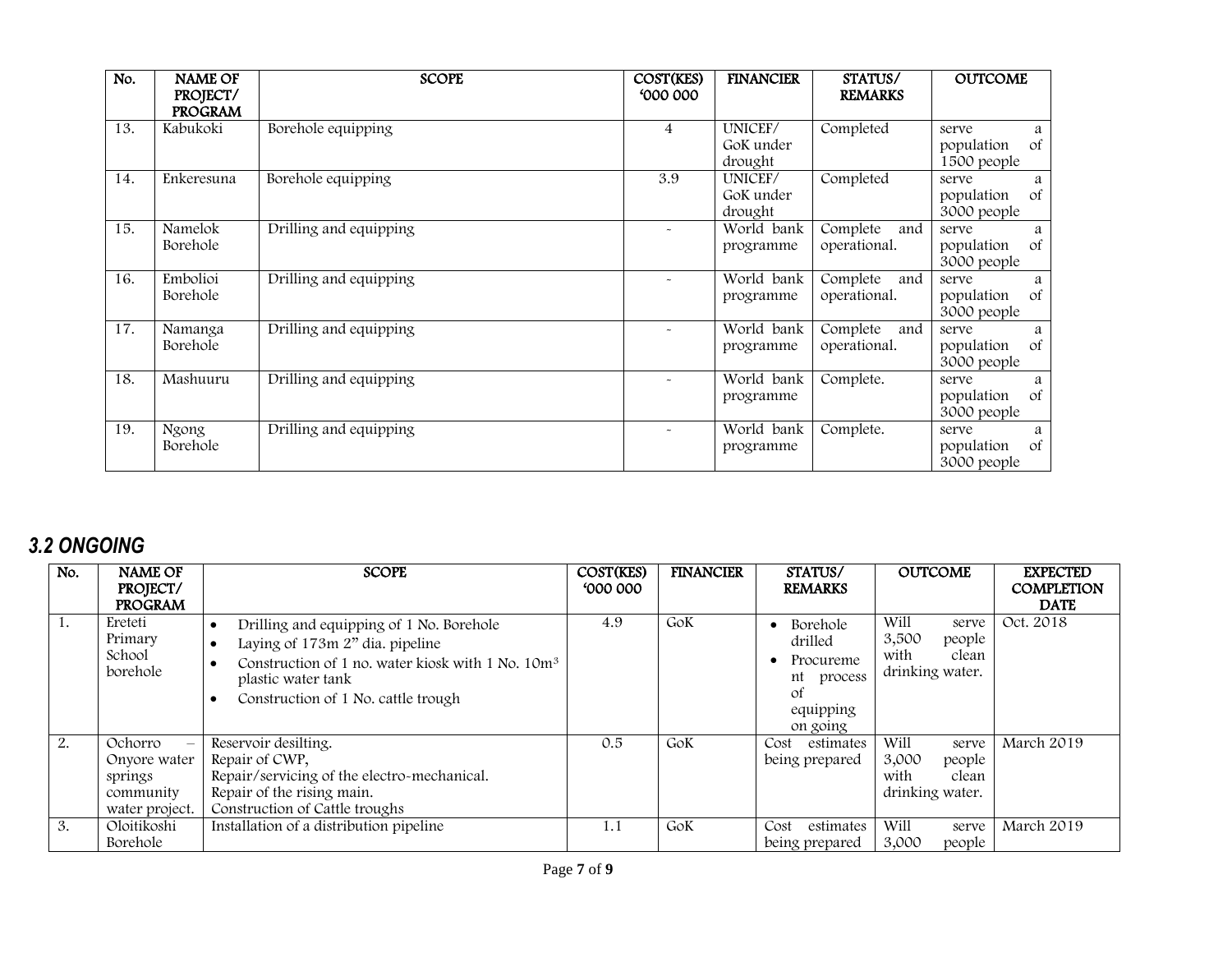| No. | <b>NAME OF</b><br>PROJECT/<br><b>PROGRAM</b> | <b>SCOPE</b>                                                                                                                                                                          | COST(KES)<br>000 000 | <b>FINANCIER</b>                | STATUS/<br><b>REMARKS</b>                             | <b>OUTCOME</b>                                                | <b>EXPECTED</b><br><b>COMPLETION</b><br><b>DATE</b> |
|-----|----------------------------------------------|---------------------------------------------------------------------------------------------------------------------------------------------------------------------------------------|----------------------|---------------------------------|-------------------------------------------------------|---------------------------------------------------------------|-----------------------------------------------------|
|     | Mbirika<br>Inkukuon.                         |                                                                                                                                                                                       |                      |                                 |                                                       | with<br>clean<br>drinking water.                              |                                                     |
| 4.  | Ormiton<br>Borehole<br>Equipping             | Borehole equipping                                                                                                                                                                    | $\overline{5.2}$     | UNICEF/<br>GoK under<br>drought | Coommunity<br>wants<br>a<br>pipeline<br>included      | Will serve 500<br>people<br>with<br>clean drinking<br>water.  | Dec. 2018                                           |
| 5.  | Maparasha<br>borehole                        | Drilling, casing, test pumping and equipping                                                                                                                                          | 5                    | GoK                             | Procurement<br>for<br>process<br>equipping<br>ongoing | Will serve 3500<br>people<br>with<br>clean drinking<br>water. | Nov. 2019                                           |
| 6.  | Ongata<br>rongai<br>borehole<br>(Otiyani)    | Drilling , casing , test pumping and equipping                                                                                                                                        | 5                    | GoK                             | Awaiting<br>test<br>and<br>pumping<br>equipping       | Will serve 4000<br>with<br>people<br>clean drinking<br>water. | Nov. 2019                                           |
| 7.  | Esiteti<br>borehole                          | Drilling casing test pumping and equipping                                                                                                                                            | 5                    | GoK                             | Procurement<br>process<br>ongoing                     | Will serve<br>2000 people                                     | Jan 2019                                            |
| 8.  | Olooshaiki<br>borehole                       | Drilling , casing , test pumping and equipping                                                                                                                                        | 5                    | GOK                             | Procurement<br>process<br>ongoing                     | Will serve<br>2000 people                                     | Jan 2019                                            |
| 9.  | Paranai<br>Borehole                          | Drilling and equipping                                                                                                                                                                | $\sim$               | World Bank<br>programme         | Awaiting<br>equipping                                 | Will serve 2000<br>people                                     | March 2019                                          |
| 10. | Kwa Masai<br>Borehole                        | Drilling, test pumping, pump installation and tank<br>installation, water kiosk construction, pump house<br>construction, construction of solar panels support and<br>pipeline works. | $\sim$               | World Bank<br>programme         | Progress at 50%                                       | Will serve 2000<br>people                                     | March 2019                                          |